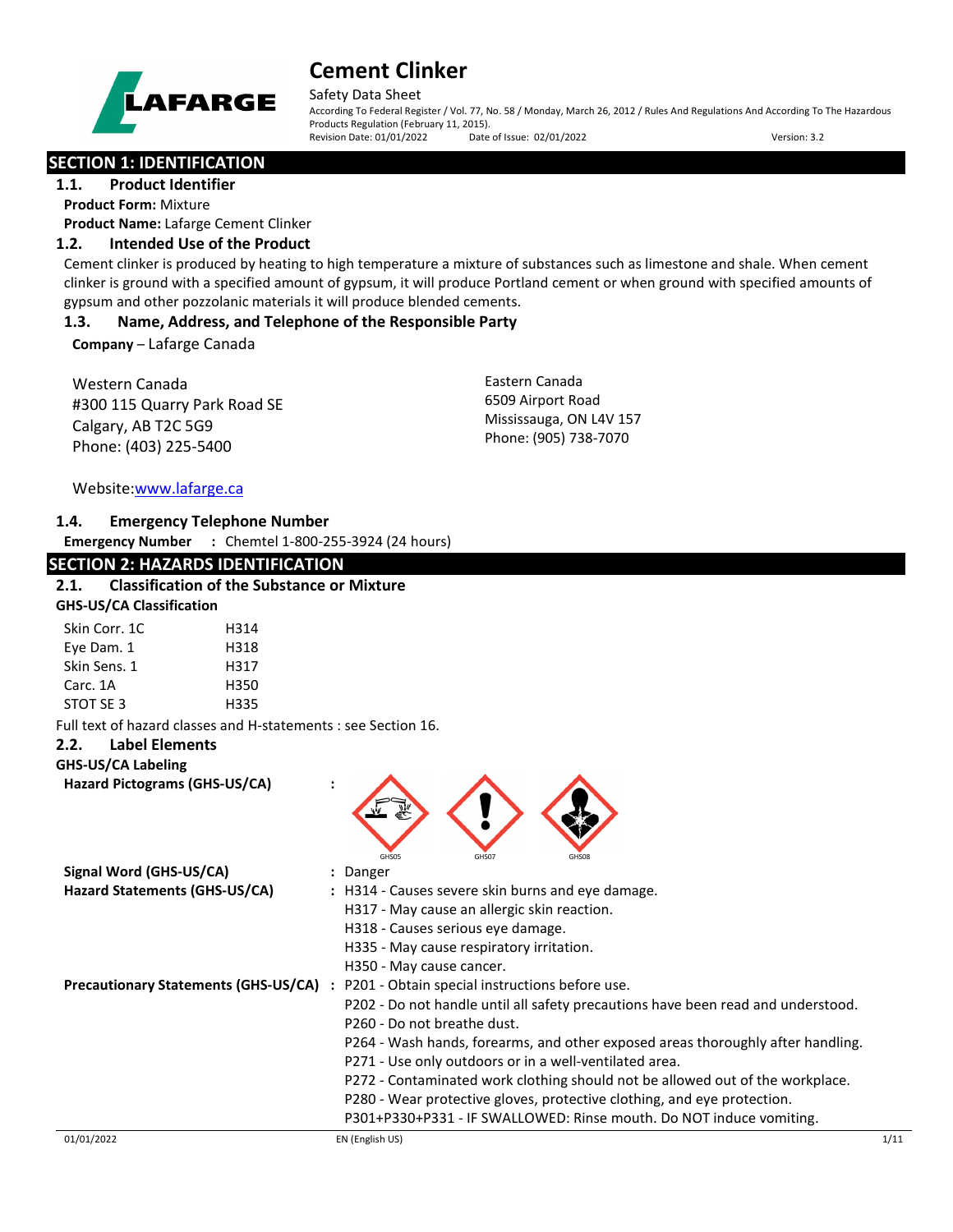Safety Data Sheet

According To Federal Register / Vol. 77, No. 58 / Monday, March 26, 2012 / Rules And Regulations And According To The Hazardous Products Regulation (February 11, 2015).

P303+P361+P353 - IF ON SKIN (or hair): Take off immediately all contaminated clothing. Rinse skin with water.

P304+P340 - IF INHALED: Remove person to fresh air and keep comfortable for breathing.

P305+P351+P338 - IF IN EYES: Rinse cautiously with water for several minutes. Remove contact lenses, if present and easy to do. Continue rinsing.

P308+P313 - If exposed or concerned: Get medical advice/attention.

P310 - Immediately call a POISON CENTER or doctor.

P321 - Specific treatment (see Section 4 on this SDS).

P333+P313 - If skin irritation or rash occurs: Get medical advice/attention.

P362+P364 - Take off contaminated clothing and wash it before reuse.

P403+P233 - Store in a well-ventilated place. Keep container tightly closed.

P405 - Store locked up.

P501 - Dispose of contents/container in accordance with local, regional, national, provincial, territorial and international regulations.

### **2.3. Other Hazards**

Exposure may aggravate pre-existing eye, skin, or respiratory conditions. Individuals with lung disease (e.g. bronchitis, emphysema, COPD, pulmonary disease) or sensitivity to hexavalent chromium can be aggravated by exposure.

#### **2.4. Unknown Acute Toxicity (GHS-US/CA)**

No data available

#### **SECTION 3: COMPOSITION/INFORMATION ON INGREDIENTS**

**3.2. Mixture**

| <b>Name</b>                 | <b>Product Identifier</b> | $%$ $*$   | <b>GHS Ingredient Classification</b> |
|-----------------------------|---------------------------|-----------|--------------------------------------|
| Cement, portland, chemicals | (CAS-No.) 65997-15-1      | 100       | Skin Irrit. 2, H315                  |
|                             |                           |           | Eye Dam. 1, H318                     |
|                             |                           |           | Skin Sens. 1, H317                   |
|                             |                           |           | <b>STOT SE 3, H335</b>               |
| <b>Contains</b>             | <b>Product Identifier</b> | % $(w/w)$ | <b>Classification (GHS-US)</b>       |
| Limestone                   | (CAS-No.) 1317-65-3       | < 5       | Not classified                       |
| Magnesium oxide (MgO)       | (CAS-No.) 1309-48-4       | < 4       | Not classified                       |
| Quartz                      | (CAS-No.) 14808-60-7      | < 0.2     | Carc. 1A, H350                       |
|                             |                           |           | <b>STOT SE 3, H335</b>               |
|                             |                           |           | <b>STOT RE 1, H372</b>               |

Full text of H-phrases: see Section 16.

\*Percentages are listed in weight by weight percentage (w/w%) for liquid and solid ingredients. Gas ingredients are listed in volume by volume percentage (v/v%).

## **SECTION 4: FIRST AID MEASURES**

## **4.1. Description of First-aid Measures**

**General:** Never give anything by mouth to an unconscious person. If you feel unwell, seek medical advice (show the label where possible).

**Inhalation:** Remove to fresh air and keep at rest in a position comfortable for breathing. Immediately call a POISON CENTER or doctor/physician.

**Skin Contact:** Remove contaminated clothing. Immediately flush skin with plenty of water for at least 30 minutes and continue flushing throughout emergency transport, if needed. Immediately call a poison center or physician. Wash contaminated clothing before reuse.

**Eye Contact:** Get medical attention immediately and begin flushing eyes with plenty of water for at least 30 minutes and continue flushing eyes throughout emergency transport. Immediately call a poison center or physician. Occasionally lift the upper and lower eyelids during flushing. Remove any contact lenses, if possible. Chemical burns should be treated promptly by a physician. **Ingestion:** Rinse mouth. Do NOT induce vomiting. Obtain emergency medical attention.

#### **4.2. Most Important Symptoms and Effects Both Acute and Delayed**

**General:** May cause respiratory irritation. Causes severe skin burns and eye damage. Skin sensitization. May cause cancer.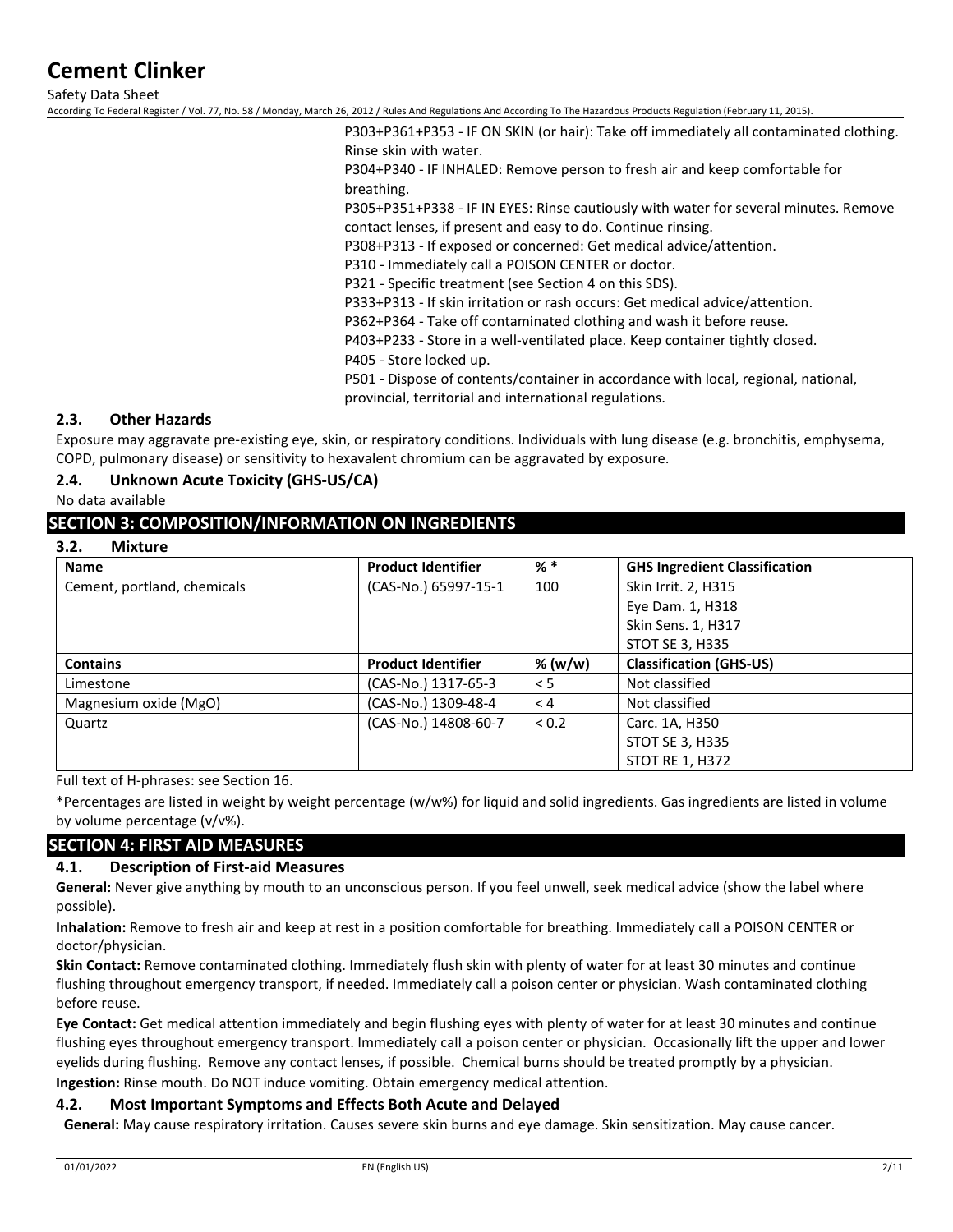#### Safety Data Sheet

According To Federal Register / Vol. 77, No. 58 / Monday, March 26, 2012 / Rules And Regulations And According To The Hazardous Products Regulation (February 11, 2015).

**Inhalation:** Irritation of the respiratory tract and the other mucous membranes. May be corrosive to the respiratory tract. The three types of silicosis include: 1) Simple chronic silicosis – which results from long-term exposure (more than 20 years) to low amounts of respirable crystalline silica. Nodules of chronic inflammation and scarring provoked by the respirable crystalline silica form in the lungs and chest lymph nodes. This disease may feature breathlessness and may resemble chronic obstructive pulmonary disease (COPD); 2) Accelerated silicosis – occurs after exposure to larger amounts of respirable crystalline silica over a shorter period of time (5-15 years); 3) Acute silicosis – results from short-term exposure to very large amounts of respirable crystalline silica. The lungs become very inflamed and may fill with fluid, causing severe shortness of breath and low blood oxygen levels. Inflammation, scarring, and symptoms progress faster in accelerated silicosis than in simple silicosis. Progressive massive fibrosis may occur in simple or accelerated silicosis, but is more common in the accelerated form. Progressive massive fibrosis results from severe scarring and leads to the destruction of normal lung structures.

**Skin Contact:** Causes severe irritation which will progress to chemical burns. May cause an allergic skin reaction. Concrete may cause dry skin, discomfort, irritation, severe burns, and dermatitis. Exposure of sufficient duration to wet concrete can cause serious, potentially irreversible damage to skin, eye, respiratory and digestive tracts due to chemical (caustic) burns, including third degree burns. A skin exposure may be hazardous even if there is no pain or discomfort. Unhardened concrete is capable of causing dermatitis by irritation and allergy. Skin affected by dermatitis may include symptoms such as, redness, itching, rash, scaling, and cracking. Irritant dermatitis is caused by the physical properties of concrete including alkalinity and abrasion. Allergic contact dermatitis is caused by sensitization to hexavalent chromium (chromate) potentially present in concrete. The reaction can range from a mild rash to severe skin ulcers. Persons already sensitized may react to the first contact with wet concrete. Others may develop allergic dermatitis after years of repeated contact with wet concrete.

**Eye Contact:** Potentially causes permanent damage to the cornea, iris, or conjunctiva. Concrete may cause immediate or delayed irritation or inflammation. Eye contact with wet concrete can cause moderate eye irritation, chemical burns and blindness. Eye exposures require immediate first aid and medical attention to prevent significant damage to the eye.

**Ingestion:** May cause burns or irritation of the linings of the mouth, throat, and gastrointestinal tract.

**Chronic Symptoms:** May cause cancer.

#### **4.3. Indication of Any Immediate Medical Attention and Special Treatment Needed**

If exposed or concerned, get medical advice and attention. If medical advice is needed, have product container or label at hand.

### **SECTION 5: FIRE-FIGHTING MEASURES**

#### **5.1. Extinguishing Media**

**Suitable Extinguishing Media:** Water spray, dry chemical, foam, carbon dioxide.

**Unsuitable Extinguishing Media:** Do not use a heavy water stream. Use of heavy stream of water may spread fire.

#### **5.2. Special Hazards Arising From the Substance or Mixture**

**Fire Hazard:** Not considered flammable but may burn at high temperatures.

**Explosion Hazard:** Product is not explosive.

**Reactivity:** May react exothermically with water releasing heat. Adding an acid to a base or base to an acid may cause a violent reaction.

#### **5.3. Advice for Firefighters**

**Precautionary Measures Fire:** Exercise caution when fighting any chemical fire.

**Firefighting Instructions:** Use water spray or fog for cooling exposed containers.

**Protection During Firefighting:** Do not enter fire area without proper protective equipment, including respiratory protection. **Hazardous Combustion Products**: Silicon oxides. Limestone decomposes at 825 °C (1517 °F) producing calcium and magnesium oxide.

#### **Reference to Other Sections**

Refer to Section 9 for flammability properties.

## **SECTION 6: ACCIDENTAL RELEASE MEASURES**

#### **6.1. Personal Precautions, Protective Equipment and Emergency Procedures**

**General Measures:** Do not breathe dust. Do not get in eyes, on skin, or on clothing. Do not handle until all safety precautions have been read and understood.

#### **6.1.1. For Non-Emergency Personnel**

**Protective Equipment:** Use appropriate personal protective equipment (PPE).

**Emergency Procedures:** Evacuate unnecessary personnel.

#### **6.1.2. For Emergency Personnel**

**Protective Equipment:** Equip cleanup crew with proper protection.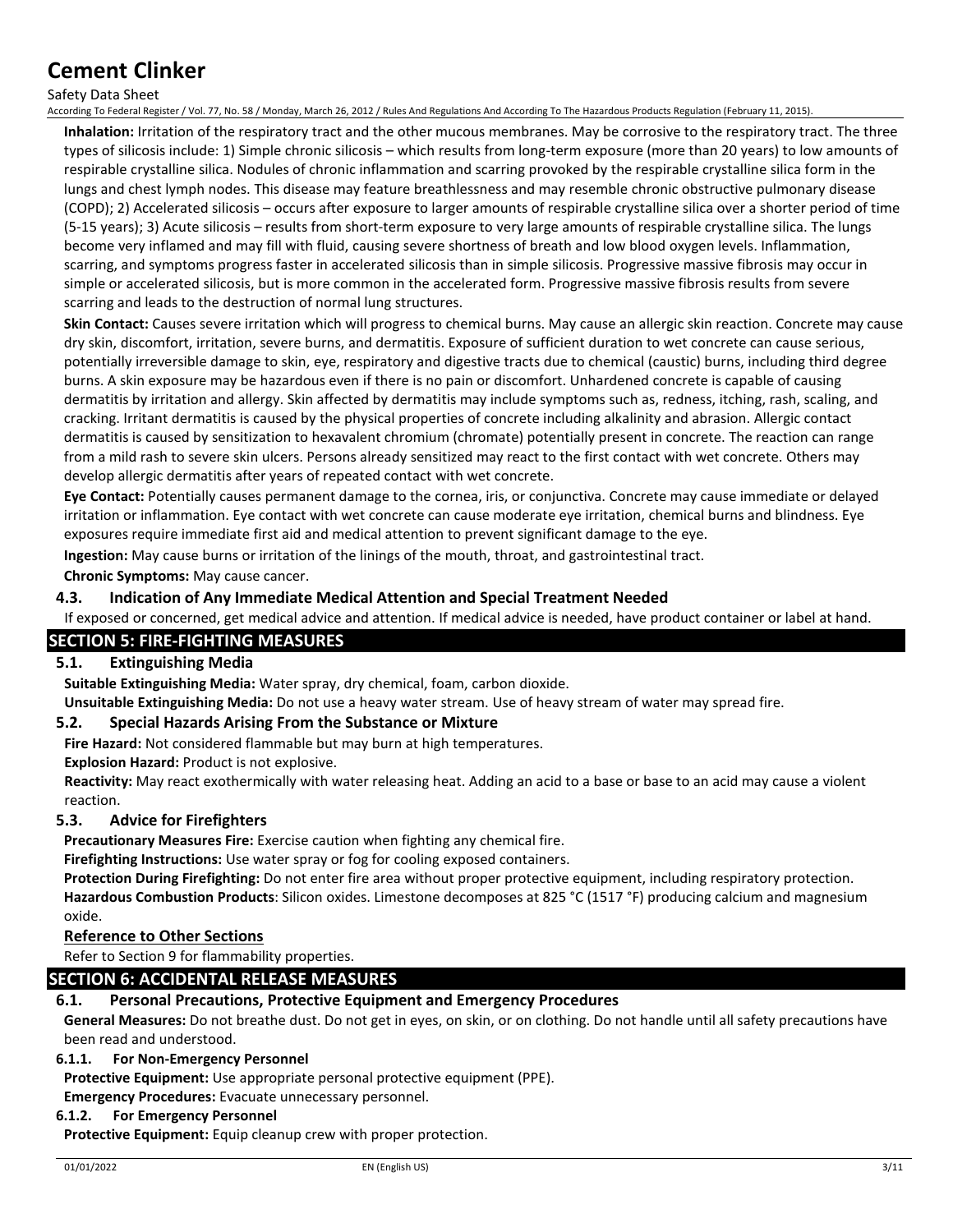Safety Data Sheet

According To Federal Register / Vol. 77, No. 58 / Monday, March 26, 2012 / Rules And Regulations And According To The Hazardous Products Regulation (February 11, 2015).

**Emergency Procedures:** Upon arrival at the scene, a first responder is expected to recognize the presence of dangerous goods, protect oneself and the public, secure the area, and call for the assistance of trained personnel as soon as conditions permit. Ventilate area.

### **6.2. Environmental Precautions**

Prevent entry to sewers and public waters.

### **6.3. Methods and Materials for Containment and Cleaning Up**

**For Containment:** Contain solid spills with appropriate barriers and prevent migration and entry into sewers or streams. As an immediate precautionary measure, isolate spill or leak area in all directions.

**Methods for Cleaning Up:** Clean up spills immediately and dispose of waste safely. Recover the product by vacuuming, shoveling or sweeping. Transfer spilled material to a suitable container for disposal. Contact competent authorities after a spill. Cautiously neutralize spilled solid.

#### **6.4. Reference to Other Sections**

See Section 8 for exposure controls and personal protection and Section 13 for disposal considerations.

### **SECTION 7: HANDLING AND STORAGE**

### **7.1. Precautions for Safe Handling**

**Additional Hazards When Processed:** May release corrosive vapors. Cutting, crushing or grinding cement clinker, hardened cement, concrete or other crystalline silica-bearing materials will release respirable crystalline silica. Use all appropriate measures of dust control or suppression, and Personal Protective Equipment (PPE) described in Section 8 below.

**Precautions for Safe Handling:** Wash hands and other exposed areas with mild soap and water before eating, drinking or smoking and when leaving work. Avoid contact with eyes, skin and clothing. Do not get in eyes, on skin, or on clothing. Handle empty containers with care because they may still present a hazard.

**Handling Temperature:** Unlimited.

**Hygiene Measures:** Handle in accordance with good industrial hygiene and safety procedures.

#### **7.2. Conditions for Safe Storage, Including Any Incompatibilities**

#### **Technical Measures:** Comply with applicable regulations.

**Storage Conditions:** Keep container closed when not in use. Store in a dry, cool place. Keep/Store away from incompatible materials. Store in original container or corrosive resistant and/or lined container.

**Incompatible Materials:** Acids, ammonium salts and aluminum metal. Cement dissolves in hydrofluoric acid, producing corrosive silicon tetrafluoride gas. Cement reacts with water to form silicates and calcium hydroxide. Silicates react with powerful oxidizers such as fluorine, boron trifluoride, chlorine trifluoride, manganese trifluoride, and oxygen difluoride.

#### **7.3. Specific End Use(s)**

Cement clinker is produced by heating to high temperature a mixture of substances such as limestone and shale. When cement clinker is ground with a specified amount of gypsum, it will produce Portland cement or when ground with specified amounts of gypsum and other pozzolanic materials it will produce blended cements.

## **SECTION 8: EXPOSURE CONTROLS/PERSONAL PROTECTION**

#### **8.1. Control Parameters**

For substances listed in Section 3 that are not listed here, there are no established Exposure limits from the manufacturer, supplier, importer, or the appropriate advisory agency including: ACGIH (TLV), AIHA (WEEL), NIOSH (REL), OSHA (PEL), Canadian provincial governments, or the Mexican government.

| Cement, portland, chemicals (65997-15-1) |                                     |                                                                                                                              |
|------------------------------------------|-------------------------------------|------------------------------------------------------------------------------------------------------------------------------|
| <b>Mexico</b>                            | OEL TWA (mg/m <sup>3</sup> )        | 10 mg/m <sup>3</sup>                                                                                                         |
| <b>Mexico</b>                            | OEL STEL (mg/m <sup>3</sup> )       | 20 mg/m <sup>3</sup>                                                                                                         |
| <b>USA ACGIH</b>                         | ACGIH TWA $(mg/m3)$                 | 1 mg/m <sup>3</sup> (particulate matter containing no asbestos and<br><1% crystalline silica, respirable particulate matter) |
| <b>USA ACGIH</b>                         | <b>ACGIH chemical category</b>      | Not Classifiable as a Human Carcinogen                                                                                       |
| <b>USA OSHA</b>                          | OSHA PEL (TWA) (mg/m <sup>3</sup> ) | 15 mg/m <sup>3</sup> (total dust)<br>5 mg/m <sup>3</sup> (respirable fraction)                                               |
| <b>USA NIOSH</b>                         | NIOSH REL (TWA) $(mg/m3)$           | 10 mg/m <sup>3</sup> (total dust)<br>5 mg/m <sup>3</sup> (respirable dust)                                                   |
| <b>USA IDLH</b>                          | US IDLH $(mg/m3)$                   | 5000 mg/m <sup>3</sup>                                                                                                       |
| <b>Alberta</b>                           | OEL TWA (mg/m <sup>3</sup> )        | 10 mg/m <sup>3</sup>                                                                                                         |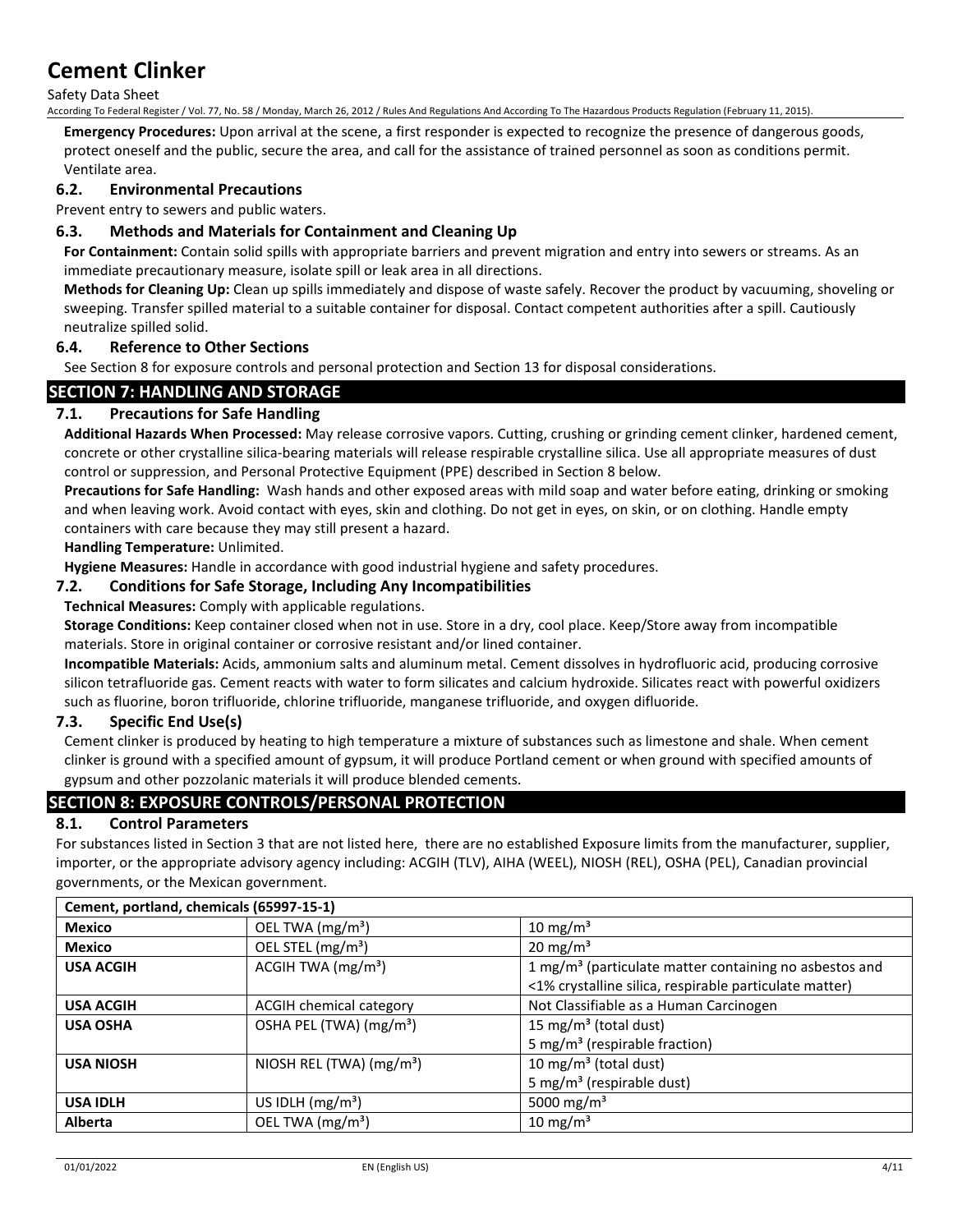Safety Data Sheet

According To Federal Register / Vol. 77, No. 58 / Monday, March 26, 2012 / Rules And Regulations And According To The Hazardous Products Regulation (February 11, 2015).

| <b>British Columbia</b>            | OEL TWA (mg/m <sup>3</sup> )         | 1 mg/m <sup>3</sup> (particulate matter containing no Asbestos and<br><1% Crystalline silica-respirable particulate) |
|------------------------------------|--------------------------------------|----------------------------------------------------------------------------------------------------------------------|
| <b>Manitoba</b>                    | OEL TWA (mg/m <sup>3</sup> )         | 1 mg/m <sup>3</sup> (particulate matter containing no Asbestos and                                                   |
|                                    |                                      | <1% Crystalline silica-respirable particulate matter)                                                                |
| <b>New Brunswick</b>               | OEL TWA (mg/m <sup>3</sup> )         | 10 mg/m <sup>3</sup> (particulate matter containing no Asbestos and                                                  |
|                                    |                                      | <1% Crystalline silica)                                                                                              |
| <b>Newfoundland &amp; Labrador</b> | OEL TWA (mg/m <sup>3</sup> )         | 1 mg/m <sup>3</sup> (particulate matter containing no Asbestos and                                                   |
|                                    |                                      | <1% Crystalline silica-respirable particulate matter)                                                                |
| <b>Nova Scotia</b>                 | OEL TWA (mg/m <sup>3</sup> )         | 1 mg/m <sup>3</sup> (particulate matter containing no Asbestos and                                                   |
|                                    |                                      | <1% Crystalline silica-respirable particulate matter)                                                                |
| <b>Nunavut</b>                     | OEL STEL (mg/m <sup>3</sup> )        | $20 \text{ mg/m}^3$                                                                                                  |
| <b>Nunavut</b>                     | OEL TWA (mg/m <sup>3</sup> )         | $10 \text{ mg/m}^3$                                                                                                  |
| <b>Northwest Territories</b>       | OEL STEL (mg/m <sup>3</sup> )        | 20 mg/m $3$                                                                                                          |
| <b>Northwest Territories</b>       | OEL TWA (mg/m <sup>3</sup> )         | 10 mg/m $3$                                                                                                          |
| <b>Ontario</b>                     | OEL TWA (mg/m <sup>3</sup> )         | 1 mg/m <sup>3</sup> (containing no Asbestos and <1% Crystalline                                                      |
|                                    |                                      | silica-respirable)                                                                                                   |
| <b>Prince Edward Island</b>        | OEL TWA (mg/m <sup>3</sup> )         | 1 mg/m <sup>3</sup> (particulate matter containing no Asbestos and                                                   |
|                                    |                                      | <1% Crystalline silica-respirable particulate matter)                                                                |
| Québec                             | VEMP ( $mg/m3$ )                     | 10 mg/m <sup>3</sup> (containing no Asbestos and <1% Crystalline                                                     |
|                                    |                                      | silica-total dust)                                                                                                   |
|                                    |                                      | 5 mg/m <sup>3</sup> (containing no Asbestos and <1% Crystalline                                                      |
|                                    |                                      | silica-respirable dust)                                                                                              |
| Saskatchewan                       | OEL STEL (mg/m <sup>3</sup> )        | 20 mg/m $3$                                                                                                          |
| Saskatchewan                       | OEL TWA (mg/m <sup>3</sup> )         | 10 mg/m $3$                                                                                                          |
| Yukon                              | OEL STEL (mg/m <sup>3</sup> )        | $20 \text{ mg/m}^3$                                                                                                  |
| Yukon                              | OEL TWA (mg/m <sup>3</sup> )         | 30 mppcf                                                                                                             |
|                                    |                                      | $10 \text{ mg/m}^3$                                                                                                  |
| Limestone (1317-65-3)              |                                      |                                                                                                                      |
| <b>Mexico</b>                      | OEL TWA (mg/m <sup>3</sup> )         | 10 mg/m $3$                                                                                                          |
| Mexico                             | OEL STEL (mg/m <sup>3</sup> )        | $20 \text{ mg/m}^3$                                                                                                  |
| <b>USA OSHA</b>                    | OSHA PEL (TWA) (mg/m <sup>3</sup> )  | 15 mg/m <sup>3</sup> (total dust)                                                                                    |
|                                    |                                      | 5 mg/m <sup>3</sup> (respirable fraction)                                                                            |
| <b>USA NIOSH</b>                   | NIOSH REL (TWA) (mg/m <sup>3</sup> ) | 10 mg/m <sup>3</sup> (total dust)                                                                                    |
|                                    |                                      | 5 mg/m <sup>3</sup> (respirable dust)                                                                                |
| Alberta                            | OEL TWA (mg/m <sup>3</sup> )         | 10 mg/m $3$                                                                                                          |
| <b>British Columbia</b>            | OEL STEL (mg/m <sup>3</sup> )        | 20 mg/m <sup>3</sup> (total dust)                                                                                    |
| <b>British Columbia</b>            | OEL TWA (mg/m <sup>3</sup> )         | 10 mg/m <sup>3</sup> (total dust)                                                                                    |
|                                    |                                      | 3 mg/m <sup>3</sup> (respirable fraction)                                                                            |
| <b>New Brunswick</b>               | OEL TWA (mg/m <sup>3</sup> )         | 10 mg/m <sup>3</sup> (particulate matter containing no Asbestos and                                                  |
|                                    |                                      | <1% Crystalline silica)                                                                                              |
| <b>Nunavut</b>                     | OEL STEL (mg/m <sup>3</sup> )        | 20 mg/m $3$                                                                                                          |
| <b>Nunavut</b>                     | OEL TWA (mg/m <sup>3</sup> )         | 10 mg/m $3$                                                                                                          |
| <b>Northwest Territories</b>       | OEL STEL (mg/m <sup>3</sup> )        | 20 mg/m <sup>3</sup>                                                                                                 |
| <b>Northwest Territories</b>       | OEL TWA (mg/m <sup>3</sup> )         | 10 mg/m $3$                                                                                                          |
| Québec                             | VEMP ( $mg/m3$ )                     | 10 mg/m <sup>3</sup> (Limestone, containing no Asbestos and <1%                                                      |
|                                    |                                      | Crystalline silica-total dust)                                                                                       |
| Saskatchewan                       | OEL STEL (mg/m <sup>3</sup> )        | 20 mg/m $3$                                                                                                          |
| Saskatchewan                       | OEL TWA (mg/m <sup>3</sup> )         | 10 mg/m $3$                                                                                                          |
| Yukon                              | OEL STEL (mg/m <sup>3</sup> )        | $20 \text{ mg/m}^3$                                                                                                  |
| Yukon                              | OEL TWA (mg/m <sup>3</sup> )         | 30 mppcf                                                                                                             |
|                                    |                                      | 10 mg/m $3$                                                                                                          |
| Magnesium oxide (MgO) (1309-48-4)  |                                      |                                                                                                                      |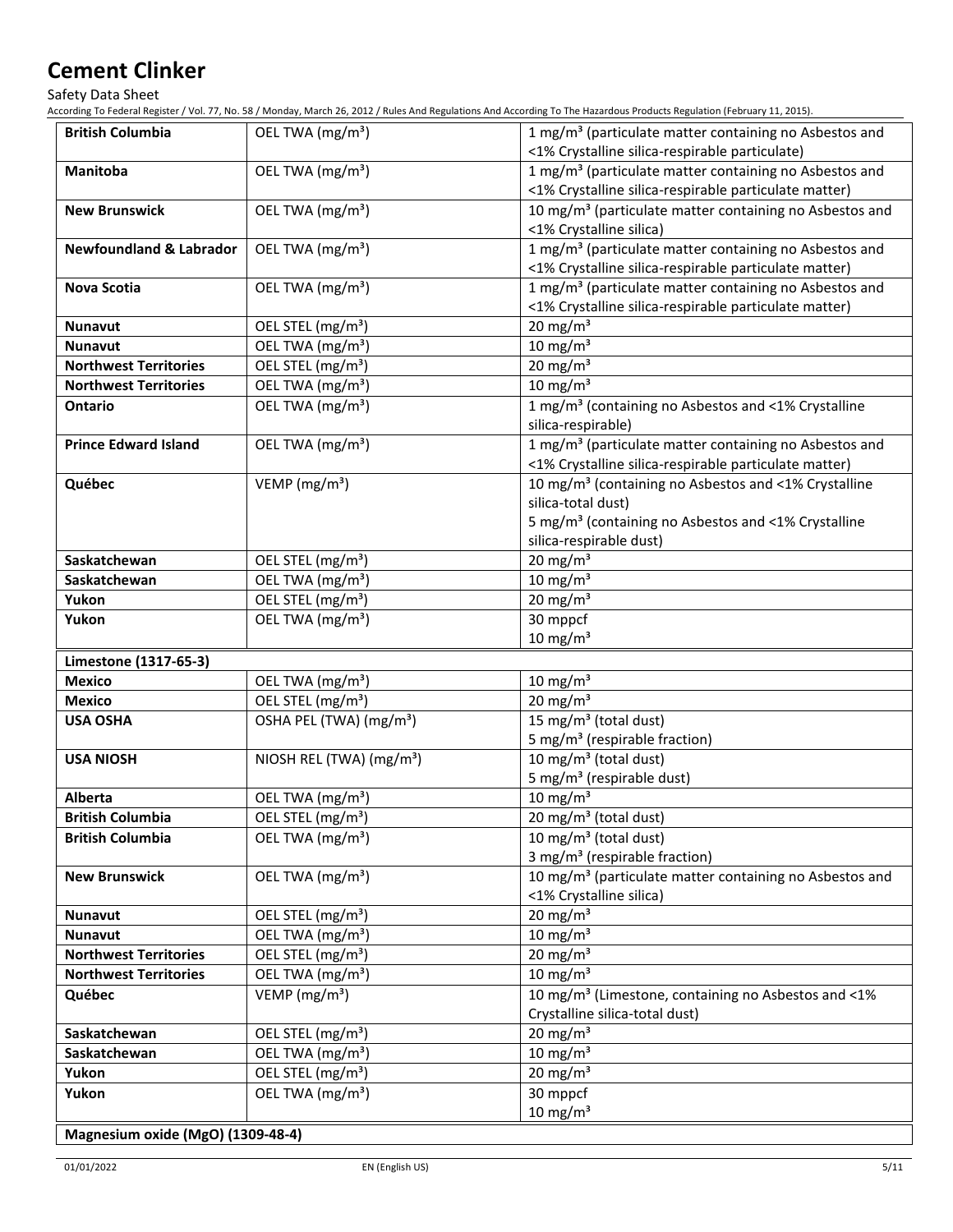Safety Data Sheet

According To Federal Register / Vol. 77, No. 58 / Monday, March 26, 2012 / Rules And Regulations And According To The Hazardous Products Regulation (February 11, 2015).

| <b>Mexico</b>                      | OEL TWA (mg/m <sup>3</sup> )         | 10 mg/m $3$ (fume)                                                  |
|------------------------------------|--------------------------------------|---------------------------------------------------------------------|
| <b>USA ACGIH</b>                   | ACGIH TWA $(mg/m3)$                  | 10 mg/m <sup>3</sup> (inhalable particulate matter)                 |
| <b>USA ACGIH</b>                   | <b>ACGIH chemical category</b>       | Not Classifiable as a Human Carcinogen                              |
| <b>USA OSHA</b>                    | OSHA PEL (TWA) (mg/m <sup>3</sup> )  | 15 mg/m <sup>3</sup> (fume, total particulate)                      |
| <b>USA IDLH</b>                    | US IDLH $(mg/m3)$                    | 750 mg/m <sup>3</sup> (fume)                                        |
| <b>Alberta</b>                     | OEL TWA (mg/m <sup>3</sup> )         | $\overline{10}$ mg/m <sup>3</sup> (fume)                            |
| <b>British Columbia</b>            | OEL STEL (mg/m <sup>3</sup> )        | 10 mg/m <sup>3</sup> (respirable dust and fume)                     |
| <b>British Columbia</b>            | OEL TWA (mg/m <sup>3</sup> )         | 10 mg/m <sup>3</sup> (fume, inhalable)                              |
|                                    |                                      | 3 mg/m <sup>3</sup> (respirable dust and fume)                      |
| Manitoba                           | OEL TWA (mg/m <sup>3</sup> )         | 10 mg/m <sup>3</sup> (inhalable particulate matter)                 |
| <b>New Brunswick</b>               | OEL TWA (mg/m <sup>3</sup> )         | 10 mg/m $3$ (fume)                                                  |
| <b>Newfoundland &amp; Labrador</b> | OEL TWA (mg/m <sup>3</sup> )         | 10 mg/m <sup>3</sup> (inhalable particulate matter)                 |
| Nova Scotia                        | OEL TWA (mg/m <sup>3</sup> )         | 10 mg/m <sup>3</sup> (inhalable particulate matter)                 |
| Nunavut                            | OEL STEL (mg/m <sup>3</sup> )        | 20 mg/m <sup>3</sup> (inhalable fraction)                           |
| <b>Nunavut</b>                     | OEL TWA (mg/m <sup>3</sup> )         | 10 mg/m <sup>3</sup> (inhalable fraction)                           |
| <b>Northwest Territories</b>       | OEL STEL (mg/m <sup>3</sup> )        | 20 mg/m <sup>3</sup> (inhalable fraction)                           |
| <b>Northwest Territories</b>       | OEL TWA (mg/m <sup>3</sup> )         | 10 mg/m <sup>3</sup> (inhalable fraction)                           |
| <b>Ontario</b>                     | OEL TWA (mg/m <sup>3</sup> )         | 10 mg/m <sup>3</sup> (inhalable)                                    |
| <b>Prince Edward Island</b>        | OEL TWA (mg/m <sup>3</sup> )         | 10 mg/m <sup>3</sup> (inhalable particulate matter)                 |
| Québec                             | VEMP ( $mg/m3$ )                     | 10 mg/m <sup>3</sup> (fume)                                         |
| Saskatchewan                       | OEL STEL (mg/m <sup>3</sup> )        | 20 mg/m <sup>3</sup> (inhalable fraction)                           |
| Saskatchewan                       | OEL TWA (mg/m <sup>3</sup> )         | 10 mg/m <sup>3</sup> (inhalable fraction)                           |
| Yukon                              | OEL STEL (mg/m <sup>3</sup> )        | 10 mg/m <sup>3</sup> (fume)                                         |
| Yukon                              | OEL TWA (mg/m <sup>3</sup> )         | 10 mg/m $3$ (fume)                                                  |
| Quartz (14808-60-7)                |                                      |                                                                     |
| <b>Mexico</b>                      | OEL TWA (mg/m <sup>3</sup> )         | 0.1 mg/m <sup>3</sup> (respirable fraction)                         |
| <b>USA ACGIH</b>                   | ACGIH TWA $(mg/m3)$                  | 0.025 mg/m <sup>3</sup> (respirable particulate matter)             |
| <b>USA ACGIH</b>                   | <b>ACGIH chemical category</b>       | A2 - Suspected Human Carcinogen                                     |
| <b>USA OSHA</b>                    | OSHA PEL (TWA) (mg/m <sup>3</sup> )  | 50 $\mu$ g/m <sup>3</sup>                                           |
| <b>USA NIOSH</b>                   | NIOSH REL (TWA) (mg/m <sup>3</sup> ) | 0.05 mg/m <sup>3</sup> (respirable dust)                            |
| <b>USA IDLH</b>                    | US IDLH $(mg/m3)$                    | 50 mg/m <sup>3</sup> (respirable dust)                              |
| <b>Alberta</b>                     | OEL TWA (mg/m <sup>3</sup> )         | 0.025 mg/m <sup>3</sup> (respirable particulate)                    |
| <b>British Columbia</b>            | OEL TWA (mg/m <sup>3</sup> )         | 0.025 mg/m <sup>3</sup> (respirable)                                |
| <b>Manitoba</b>                    | OEL TWA (mg/m <sup>3</sup> )         | 0.025 mg/m <sup>3</sup> (respirable particulate matter)             |
| <b>New Brunswick</b>               | OEL TWA (mg/m <sup>3</sup> )         | 0.1 mg/m <sup>3</sup> (respirable fraction)                         |
| <b>Newfoundland &amp; Labrador</b> | OEL TWA (mg/m <sup>3</sup> )         | 0.025 mg/m <sup>3</sup> (respirable particulate matter)             |
| Nova Scotia                        | OEL TWA (mg/m <sup>3</sup> )         | 0.025 mg/m <sup>3</sup> (respirable particulate matter)             |
| Nunavut                            | OEL TWA (mg/m <sup>3</sup> )         | 0.05 mg/m <sup>3</sup> (respirable fraction)                        |
| <b>Northwest Territories</b>       | OEL TWA (mg/m <sup>3</sup> )         | 0.05 mg/m <sup>3</sup> (respirable fraction)                        |
| <b>Ontario</b>                     | OEL TWA (mg/m <sup>3</sup> )         | 0.1 mg/m <sup>3</sup> (designated substances regulation-respirable) |
| <b>Prince Edward Island</b>        | OEL TWA (mg/m <sup>3</sup> )         | 0.025 mg/m <sup>3</sup> (respirable particulate matter)             |
| Québec                             | VEMP (mg/m <sup>3</sup> )            | 0.1 mg/m <sup>3</sup> (respirable dust)                             |
| Saskatchewan                       | OEL TWA (mg/m <sup>3</sup> )         | 0.05 mg/m <sup>3</sup> (respirable fraction)                        |
| Yukon                              | OEL TWA (mg/m <sup>3</sup> )         | 300 particle/mL                                                     |

## **8.2. Exposure Controls**

**Appropriate Engineering Controls:** Emergency eye wash fountains and safety showers should be available in the immediate vicinity of any potential exposure. Ensure adequate ventilation, especially in confined areas. Ensure all national/local regulations are observed.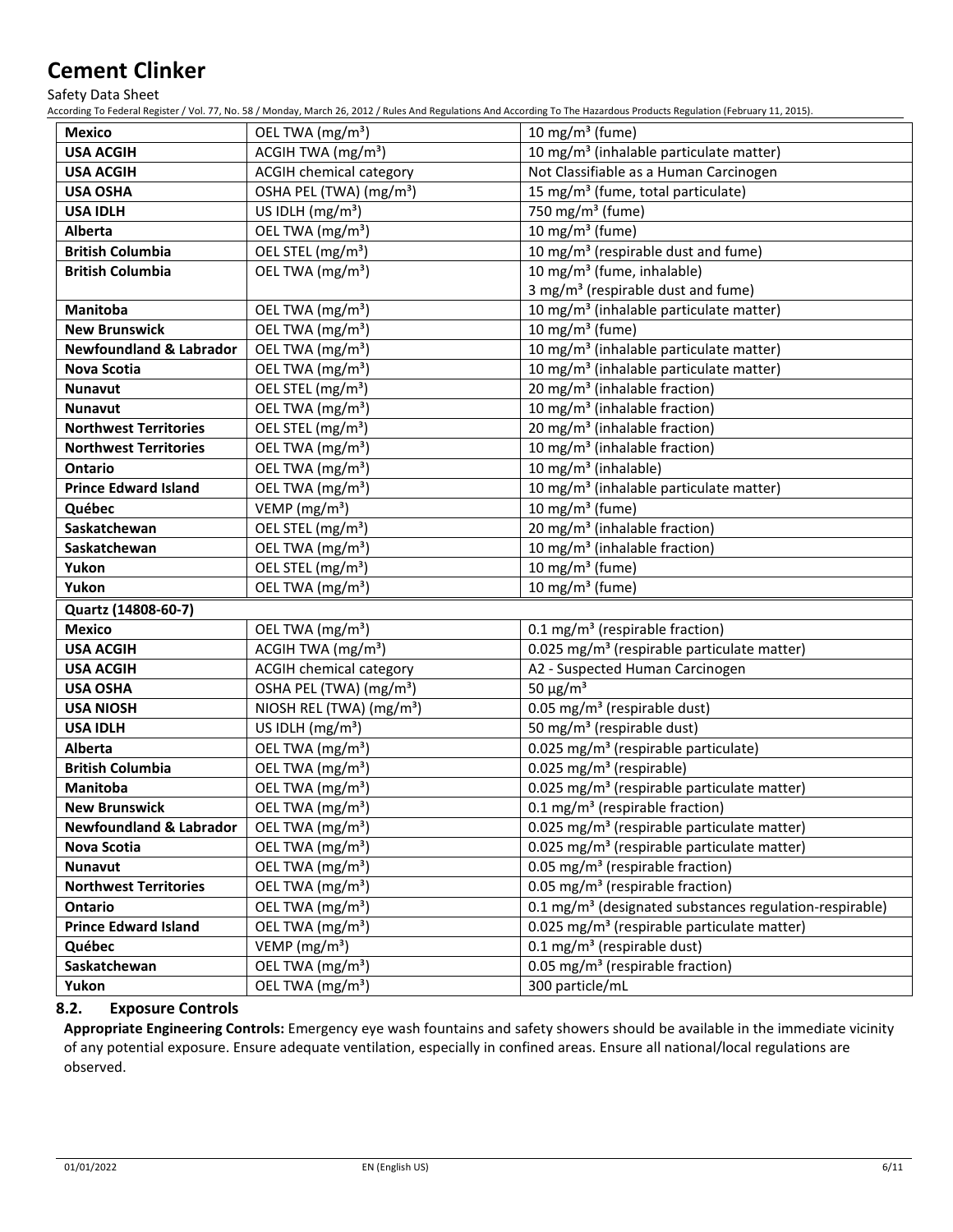Safety Data Sheet

According To Federal Register / Vol. 77, No. 58 / Monday, March 26, 2012 / Rules And Regulations And According To The Hazardous Products Regulation (February 11, 2015).

**Personal Protective Equipment:** Gloves. Protective clothing. Protective goggles. Insufficient ventilation and/or dust generation:

#### wear respiratory protection.



**Materials for Protective Clothing:** Chemically resistant materials and fabrics. Corrosion-proof clothing.

**Hand Protection:** Wear protective gloves.

**Eye and Face Protection:** Chemical safety goggles and face shield.

**Skin and Body Protection:** Wear suitable protective clothing.

**Respiratory Protection:** If exposure limits are exceeded or irritation is experienced, NIOSH approved respiratory protection should be worn. In case of inadequate ventilation, oxygen deficient atmosphere, or where exposure levels are not known wear approved respiratory protection.

**Other Information:** When using, do not eat, drink or smoke.

## **SECTION 9: PHYSICAL AND CHEMICAL PROPERTIES**

#### **9.1. Information on Basic Physical and Chemical Properties**

| <b>Physical State</b>                         | Solid                             |  |
|-----------------------------------------------|-----------------------------------|--|
| Appearance                                    | Gray                              |  |
| Odor                                          | None                              |  |
| <b>Odor Threshold</b>                         | Not available                     |  |
| рH                                            | 12 - 13 (In Water)                |  |
| <b>Evaporation Rate</b>                       | Not available                     |  |
| <b>Melting Point</b>                          | Not available                     |  |
| <b>Freezing Point</b>                         | Not available                     |  |
| <b>Boiling Point</b>                          | $>$ 1000 °C ( $>$ 1832 °F)        |  |
| <b>Flash Point</b>                            | Not available                     |  |
| <b>Auto-ignition Temperature</b>              | Not available                     |  |
| <b>Decomposition Temperature</b>              | Not available                     |  |
| Flammability (solid, gas)                     | Not available                     |  |
| <b>Lower Flammable Limit</b>                  | Not available                     |  |
| <b>Upper Flammable Limit</b>                  | Not available                     |  |
| <b>Vapor Pressure</b>                         | Not available                     |  |
| <b>Relative Vapor Density at 20°C</b>         | Not available                     |  |
| <b>Relative Density</b>                       | Not available                     |  |
| <b>Specific Gravity</b>                       | $3.15$ (Water = 1)                |  |
| Solubility                                    | Slightly $(0.1 - 1.0\%$ in water) |  |
| <b>Partition Coefficient: N-Octanol/Water</b> | Not available                     |  |
| <b>Viscosity</b>                              | Not available                     |  |

## **SECTION 10: STABILITY AND REACTIVITY**

**10.1. Reactivity:** May react exothermically with water releasing heat. Adding an acid to a base or base to an acid may cause a violent reaction.

**10.2. Chemical Stability:** Stable under recommended handling and storage conditions (see Section 7).

**10.3. Possibility of Hazardous Reactions:** Hazardous polymerization will not occur.

**10.4. Conditions to Avoid:** Incompatible materials.

**10.5. Incompatible Materials:** Acids, ammonium salts and aluminum metal. Cement dissolves in hydrofluoric acid, producing corrosive silicon tetrafluoride gas. Cement reacts with water to form silicates and calcium hydroxide. Silicates react with powerful oxidizers such as fluorine, boron trifluoride, chlorine trifluoride, manganese trifluoride, and oxygen difluoride.

**10.6. Hazardous Decomposition Products:** None expected under normal conditions of use.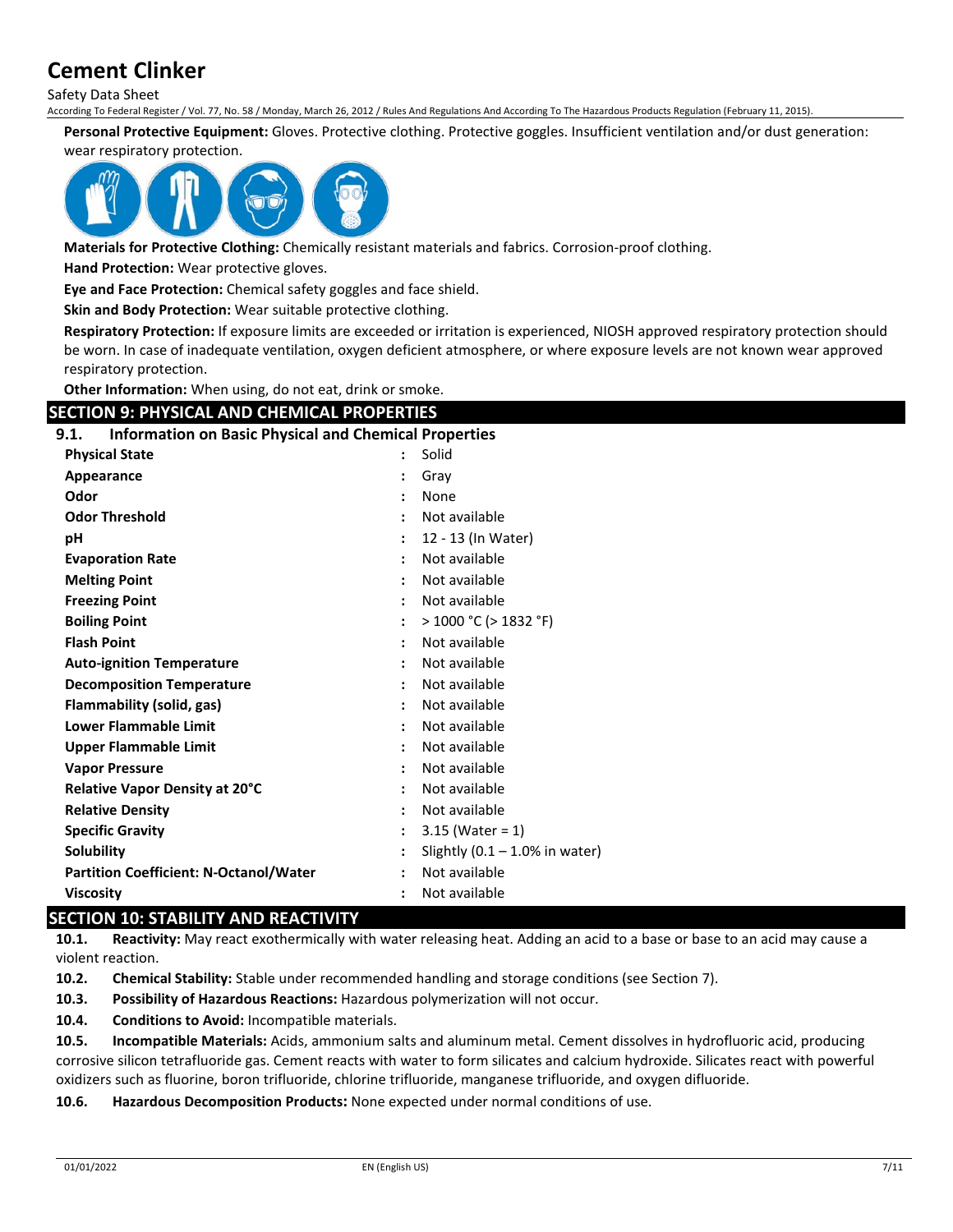Safety Data Sheet

According To Federal Register / Vol. 77, No. 58 / Monday, March 26, 2012 / Rules And Regulations And According To The Hazardous Products Regulation (February 11, 2015).

## **SECTION 11: TOXICOLOGICAL INFORMATION**

#### **11.1. Information on Toxicological Effects - Product**

**Acute Toxicity (Oral):** Not classified

**Acute Toxicity (Dermal):** Not classified

**Acute Toxicity (Inhalation):** Not classified

**LD50 and LC50 Data:** Not available

**Skin Corrosion/Irritation:** Causes severe skin burns and eye damage.

**pH:** 12 - 13 (In Water)

**Eye Damage/Irritation:** Causes serious eye damage.

**pH:** 12 - 13 (In Water)

**Respiratory or Skin Sensitization:** May cause an allergic skin reaction.

**Germ Cell Mutagenicity:** Not classified

**Carcinogenicity:** May cause cancer.

**Specific Target Organ Toxicity (Repeated Exposure):** Not classified

**Reproductive Toxicity:** Not classified

**Specific Target Organ Toxicity (Single Exposure):** May cause respiratory irritation.

**Aspiration Hazard:** Not classified

**Symptoms/Injuries After Inhalation:** Irritation of the respiratory tract and the other mucous membranes. May be corrosive to the respiratory tract. The three types of silicosis include: 1) Simple chronic silicosis – which results from long-term exposure (more than 20 years) to low amounts of respirable crystalline silica. Nodules of chronic inflammation and scarring provoked by the respirable crystalline silica form in the lungs and chest lymph nodes. This disease may feature breathlessness and may resemble chronic obstructive pulmonary disease (COPD); 2) Accelerated silicosis – occurs after exposure to larger amounts of respirable crystalline silica over a shorter period of time (5-15 years); 3) Acute silicosis – results from short-term exposure to very large amounts of respirable crystalline silica. The lungs become very inflamed and may fill with fluid, causing severe shortness of breath and low blood oxygen levels. Inflammation, scarring, and symptoms progress faster in accelerated silicosis than in simple silicosis. Progressive massive fibrosis may occur in simple or accelerated silicosis, but is more common in the accelerated form. Progressive massive fibrosis results from severe scarring and leads to the destruction of normal lung structures.

**Symptoms/Injuries After Skin Contact:** Causes severe irritation which will progress to chemical burns. May cause an allergic skin reaction. Concrete may cause dry skin, discomfort, irritation, severe burns, and dermatitis. Exposure of sufficient duration to wet concrete can cause serious, potentially irreversible damage to skin, eye, respiratory and digestive tracts due to chemical (caustic) burns, including third degree burns. A skin exposure may be hazardous even if there is no pain or discomfort. Unhardened concrete is capable of causing dermatitis by irritation and allergy. Skin affected by dermatitis may include symptoms such as, redness, itching, rash, scaling, and cracking. Irritant dermatitis is caused by the physical properties of concrete including alkalinity and abrasion. Allergic contact dermatitis is caused by sensitization to hexavalent chromium (chromate) potentially present in concrete. The reaction can range from a mild rash to severe skin ulcers. Persons already sensitized may react to the first contact with wet concrete. Others may develop allergic dermatitis after years of repeated contact with wet concrete.

**Symptoms/Injuries After Eye Contact:** Potentially causes permanent damage to the cornea, iris, or conjunctiva. Concrete may cause immediate or delayed irritation or inflammation. Eye contact with wet concrete can cause moderate eye irritation, chemical burns and blindness. Eye exposures require immediate first aid and medical attention to prevent significant damage to the eye. **Symptoms/Injuries After Ingestion:** May cause burns or irritation of the linings of the mouth, throat, and gastrointestinal tract. **Chronic Symptoms:** May cause cancer.

#### **11.2. Information on Toxicological Effects - Ingredient(s) LD50 and LC50 Data:**

| Magnesium oxide (MgO) (1309-48-4)               |                          |  |
|-------------------------------------------------|--------------------------|--|
| LD50 Oral Rat                                   | 3870 mg/kg               |  |
| Quartz (14808-60-7)                             |                          |  |
| LD50 Oral Rat                                   | > 5000 mg/kg             |  |
| <b>LD50 Dermal Rat</b>                          | $>$ 5000 mg/kg           |  |
| Quartz (14808-60-7)                             |                          |  |
| <b>IARC Group</b>                               |                          |  |
| <b>National Toxicology Program (NTP) Status</b> | Known Human Carcinogens. |  |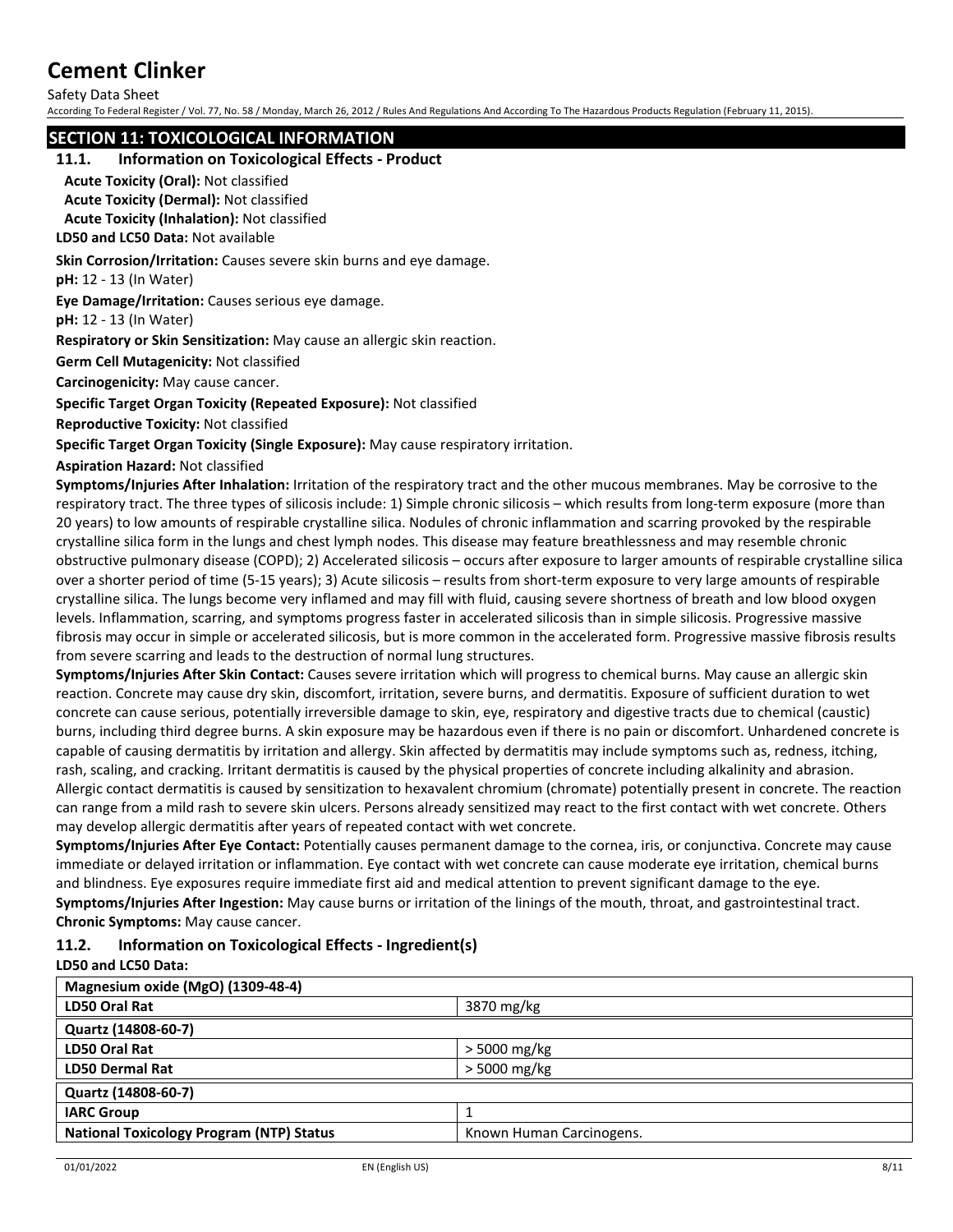Safety Data Sheet

According To Federal Register / Vol. 77, No. 58 / Monday, March 26, 2012 / Rules And Regulations And According To The Hazardous Products Regulation (February 11, 2015).

|               | <b>OSHA Hazard Communication Carcinogen List</b>            |                  | In OSHA Hazard Communication Carcinogen list. |
|---------------|-------------------------------------------------------------|------------------|-----------------------------------------------|
|               | <b>SECTION 12: ECOLOGICAL INFORMATION</b>                   |                  |                                               |
| 12.1.         | <b>Toxicity</b><br>Ecology - General: Not classified.       |                  |                                               |
| 12.2.         | <b>Persistence and Degradability</b>                        |                  |                                               |
|               | <b>Cement Clinker</b>                                       |                  |                                               |
|               | <b>Persistence and Degradability</b>                        | Not established. |                                               |
| 12.3.         | <b>Bioaccumulative Potential</b>                            |                  |                                               |
|               | <b>Cement Clinker</b>                                       |                  |                                               |
|               | <b>Bioaccumulative Potential</b>                            | Not established. |                                               |
| 12.4.         | <b>Mobility in Soil</b>                                     |                  |                                               |
| Not available |                                                             |                  |                                               |
| 12.5.         | <b>Other Adverse Effects</b>                                |                  |                                               |
|               | <b>Other Information:</b> Avoid release to the environment. |                  |                                               |

## **SECTION 13: DISPOSAL CONSIDERATIONS**

#### **13.1. Waste treatment methods**

**Waste Disposal Recommendations:** Dispose of waste material in accordance with all local, regional, national, provincial, territorial and international regulations.

**Additional Information:** Container may remain hazardous when empty. Continue to observe all precautions.

**Ecology - Waste Materials:** Avoid release to the environment.

#### **SECTION 14: TRANSPORT INFORMATION**

The shipping description(s) stated herein were prepared in accordance with certain assumptions at the time the SDS was authored, and can vary based on a number of variables that may or may not have been known at the time the SDS was issued.

- **14.1.** In Accordance with DOT Not regulated for transport
- **14.2. In Accordance with IMDG** Not regulated for transport
- 14.3. In Accordance with IATA Not regulated for transport
- **14.4.** In Accordance with TDG Not regulated for transport

## **SECTION 15: REGULATORY INFORMATION**

## **15.1. US Federal Regulations**

| <b>Cement Clinker</b>                                                     |                                                                    |
|---------------------------------------------------------------------------|--------------------------------------------------------------------|
| <b>SARA Section 311/312 Hazard Classes</b>                                | Health hazard - Serious eye damage or eye irritation               |
|                                                                           | Health hazard - Skin corrosion or Irritation                       |
|                                                                           | Health hazard - Respiratory or skin sensitization                  |
|                                                                           | Health hazard - Carcinogenicity                                    |
|                                                                           | Health hazard - Specific target organ toxicity (single or repeated |
|                                                                           | exposure)                                                          |
| Cement, portland, chemicals (65997-15-1)                                  |                                                                    |
| Listed on the United States TSCA (Toxic Substances Control Act) inventory |                                                                    |
|                                                                           |                                                                    |

**Limestone (1317-65-3)**

Listed on the United States TSCA (Toxic Substances Control Act) inventory

**Magnesium oxide (MgO) (1309-48-4)**

Listed on the United States TSCA (Toxic Substances Control Act) inventory

#### **Quartz (14808-60-7)**

Listed on the United States TSCA (Toxic Substances Control Act) inventory

### **15.2. US State Regulations**

### **Quartz (14808-60-7)**

| U.S. - California - Proposition 65 - Carcinogens List | WARNING: This product contains chemicals known to the State of |
|-------------------------------------------------------|----------------------------------------------------------------|
|                                                       | California to cause cancer.                                    |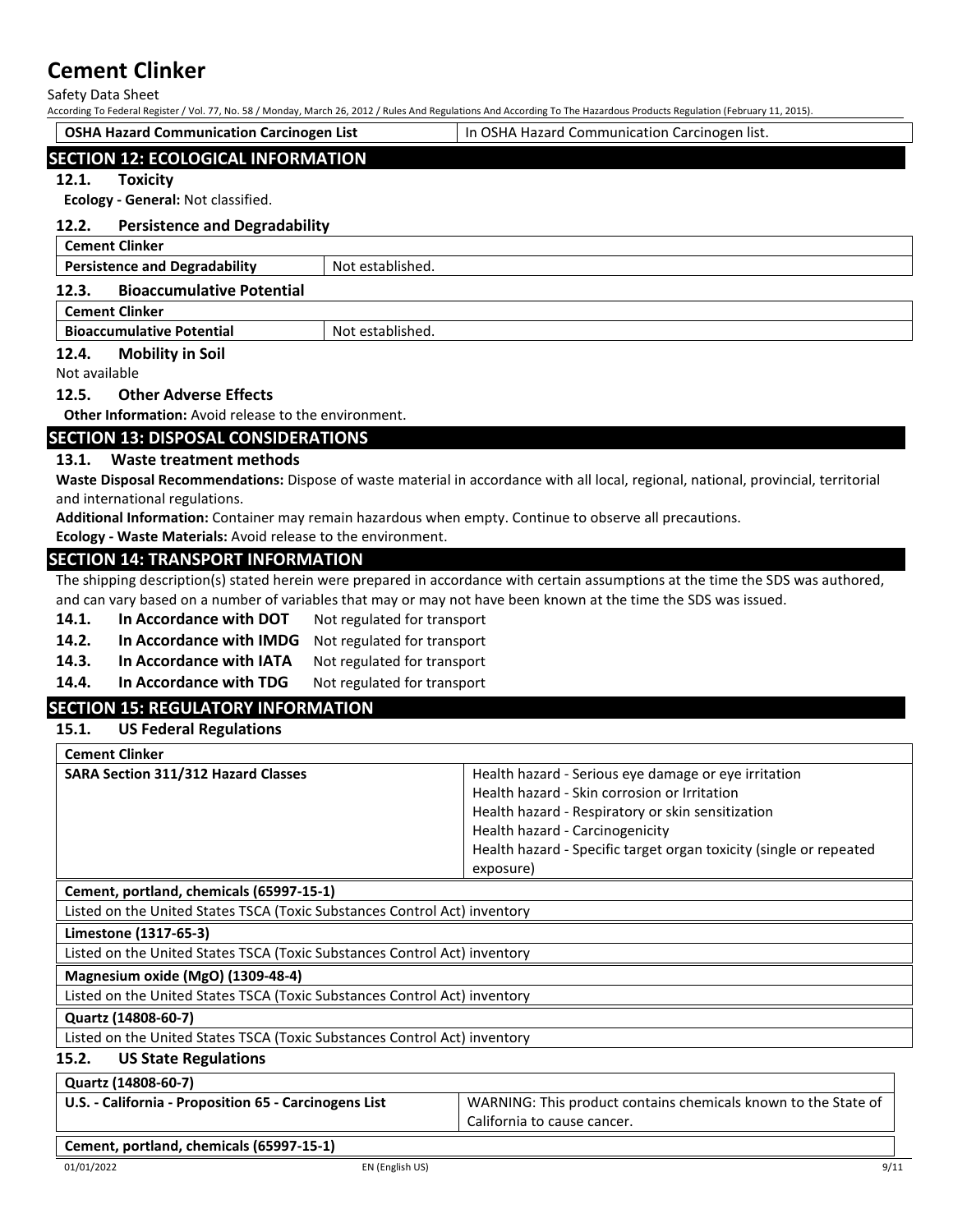Safety Data Sheet

According To Federal Register / Vol. 77, No. 58 / Monday, March 26, 2012 / Rules And Regulations And According To The Hazardous Products Regulation (February 11, 2015).

- U.S. Massachusetts Right To Know List
- U.S. New Jersey Right to Know Hazardous Substance List
- U.S. Pennsylvania RTK (Right to Know) List

#### **Limestone (1317-65-3)**

- U.S. Massachusetts Right To Know List
- U.S. New Jersey Right to Know Hazardous Substance List
- U.S. Pennsylvania RTK (Right to Know) List

#### **Magnesium oxide (MgO) (1309-48-4)**

U.S. - Massachusetts - Right To Know List

- U.S. New Jersey Right to Know Hazardous Substance List
- U.S. Pennsylvania RTK (Right to Know) List

#### **Quartz (14808-60-7)**

- U.S. Massachusetts Right To Know List
- U.S. New Jersey Right to Know Hazardous Substance List
- U.S. Pennsylvania RTK (Right to Know) List

#### **15.3. Canadian Regulations**

**Cement, portland, chemicals (65997-15-1)**

Listed on the Canadian DSL (Domestic Substances List)

## **Limestone (1317-65-3)**

Listed on the Canadian NDSL (Non-Domestic Substances List)

## **Magnesium oxide (MgO) (1309-48-4)**

Listed on the Canadian DSL (Domestic Substances List)

**Quartz (14808-60-7)**

Listed on the Canadian DSL (Domestic Substances List)

## **SECTION 16: OTHER INFORMATION, INCLUDING DATE OF PREPARATION OR LAST REVISION**

| Date of Preparation or Latest | January 1, 2022                                                                       |
|-------------------------------|---------------------------------------------------------------------------------------|
| <b>Revision</b>               |                                                                                       |
| <b>Other Information</b>      | : This document has been prepared in accordance with the SDS requirements of the OSHA |
|                               | Hazard Communication Standard 29 CFR 1910.1200 and Canada's Hazardous Products        |
|                               | Regulations (HPR) SOR/2015-17.                                                        |

#### **GHS Full Text Phrases:**

| Carc. 1A      | Carcinogenicity Category 1A                                    |
|---------------|----------------------------------------------------------------|
| Eye Dam. 1    | Serious eye damage/eye irritation Category 1                   |
| Skin Corr. 1C | Skin corrosion/irritation Category 1C                          |
| Skin Irrit, 2 | Skin corrosion/irritation Category 2                           |
| Skin Sens. 1  | Skin sensitization, Category 1                                 |
| STOT RE 1     | Specific target organ toxicity (repeated exposure) Category 1  |
| STOT SE 3     | Specific target organ toxicity (single exposure) Category 3    |
| H314          | Causes severe skin burns and eye damage                        |
| H315          | Causes skin irritation                                         |
| H317          | May cause an allergic skin reaction                            |
| H318          | Causes serious eye damage                                      |
| H335          | May cause respiratory irritation                               |
| H350          | May cause cancer                                               |
| H372          | Causes damage to organs through prolonged or repeated exposure |
|               |                                                                |